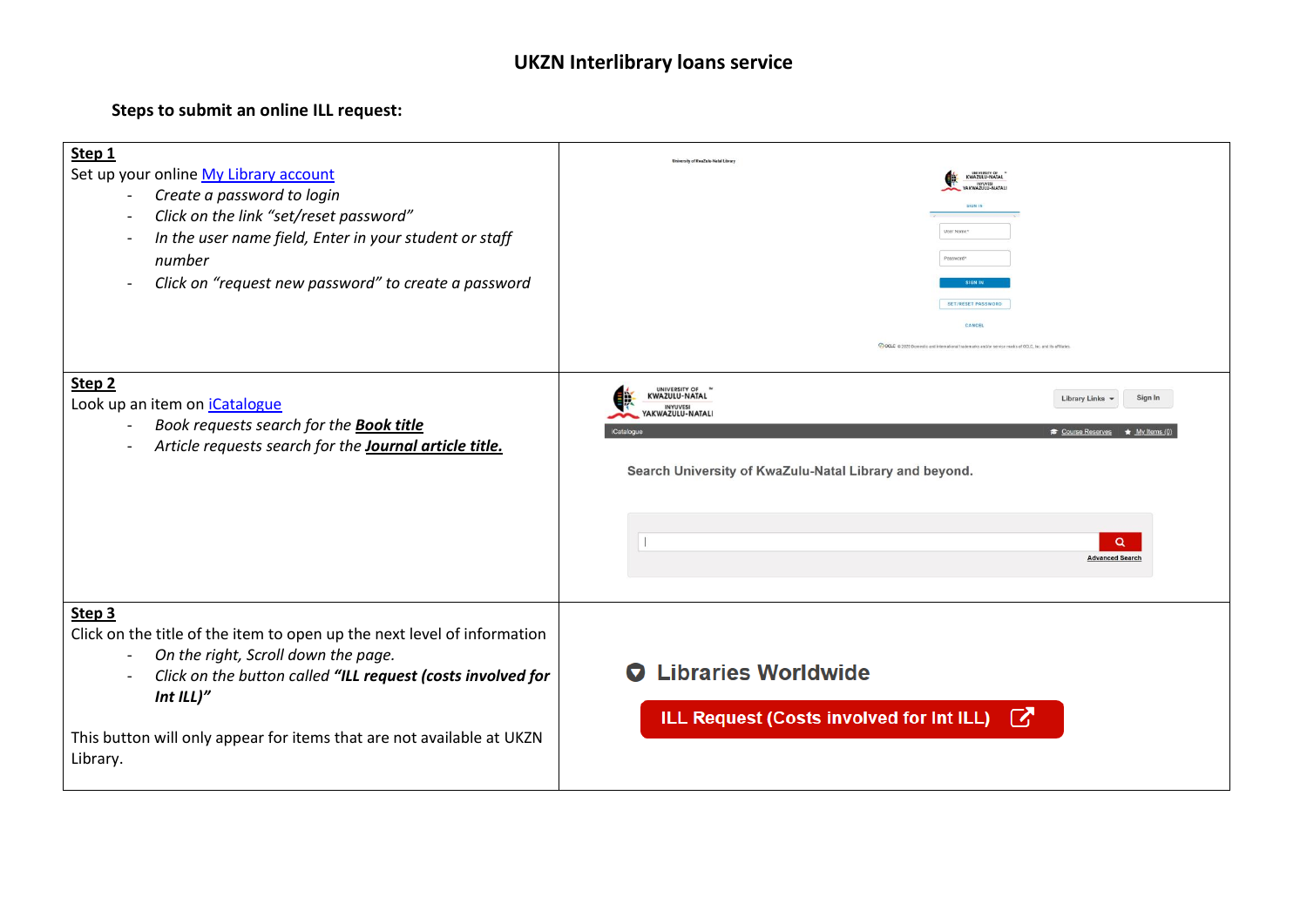| Step 4                                                                          | University of KwaZulu-Natal Library                                                                       |
|---------------------------------------------------------------------------------|-----------------------------------------------------------------------------------------------------------|
| You will be prompted for your "My Library account" login credentials            | <b>ENIVERSITY OF</b><br>KWAZULU-NATAL                                                                     |
| Enter in a username. Enter in your student or staff<br>$\overline{\phantom{a}}$ | INYUVESI<br>YAKWAZULU-NATAL                                                                               |
|                                                                                 | SIGN IN                                                                                                   |
| number                                                                          |                                                                                                           |
| Enter in the password you created                                               | User Name*                                                                                                |
|                                                                                 |                                                                                                           |
| Click sign in                                                                   | Password*                                                                                                 |
|                                                                                 | SIGN II                                                                                                   |
|                                                                                 |                                                                                                           |
|                                                                                 | <b>SET/RESET PASSWORD</b>                                                                                 |
|                                                                                 | CANCEL                                                                                                    |
|                                                                                 |                                                                                                           |
|                                                                                 | COCLC @ 2020 Domestic and international trademarks and/or service marks of OCLC, Inc. and its affiliates. |
|                                                                                 |                                                                                                           |
| Step 5                                                                          | <b>ARTICLE</b><br><b>Create Request:</b><br><b>DOCH</b>                                                   |
| An Interlibrary loan request form will display with the item details            | <sup>*</sup> Required field<br>About my item                                                              |
| filled in.                                                                      | Title:                                                                                                    |
|                                                                                 | G Du Toit<br>Introduction to business management                                                          |
| Verify the item details                                                         | 35/500<br>9/500                                                                                           |
|                                                                                 | Place of Publicatio<br>Publisher                                                                          |
|                                                                                 | Oxford University Press<br>Cape Town                                                                      |
|                                                                                 | Date of Publication<br><b>ISBN:</b><br>2012<br>9780195992519                                              |
|                                                                                 | Title of chapter/section/pa<br>Author of chapter/section/p                                                |
|                                                                                 | <b>G</b> Du Tolt                                                                                          |
|                                                                                 | 0/500<br>9/500                                                                                            |
|                                                                                 |                                                                                                           |
| Step 6                                                                          |                                                                                                           |
| Scroll down and verify your personal details                                    |                                                                                                           |
| Verify your email address<br>$\blacksquare$                                     |                                                                                                           |
|                                                                                 |                                                                                                           |
| Enter in your telephone number in the international                             | My address and contact information                                                                        |
| format                                                                          | First Name:<br>Last Name:                                                                                 |
| Select a pick up location to collect the ILL item                               | Student/Staff last name<br>Student/Staff name                                                             |
|                                                                                 | E-mail Address: *<br>Staff/student number                                                                 |
|                                                                                 | library@ukzn.ac.za<br>Student/Staff number                                                                |
| The Pick-up Location is the library from where you wish to fetch the            | Telephone (Format: +27XXXXXXXXXXX):<br>Pickup Location:                                                   |
| book once it arrives                                                            | +27123456789<br>Edminson Library (Edgewood Campus)                                                        |
|                                                                                 |                                                                                                           |
|                                                                                 | Pickup Location:                                                                                          |
|                                                                                 | Edminson Library (Edgewood Campus)                                                                        |
|                                                                                 |                                                                                                           |
|                                                                                 | Cecil Renaud (Main) Library (Pietermaritzburg Campus)<br>Edminson Library (Edgewood Campus)               |
|                                                                                 | EG Malherbe Library (Howard College Campus<br>alson R Mandela School of Medicine                          |
|                                                                                 | la (Main) Campus Libr                                                                                     |
|                                                                                 |                                                                                                           |